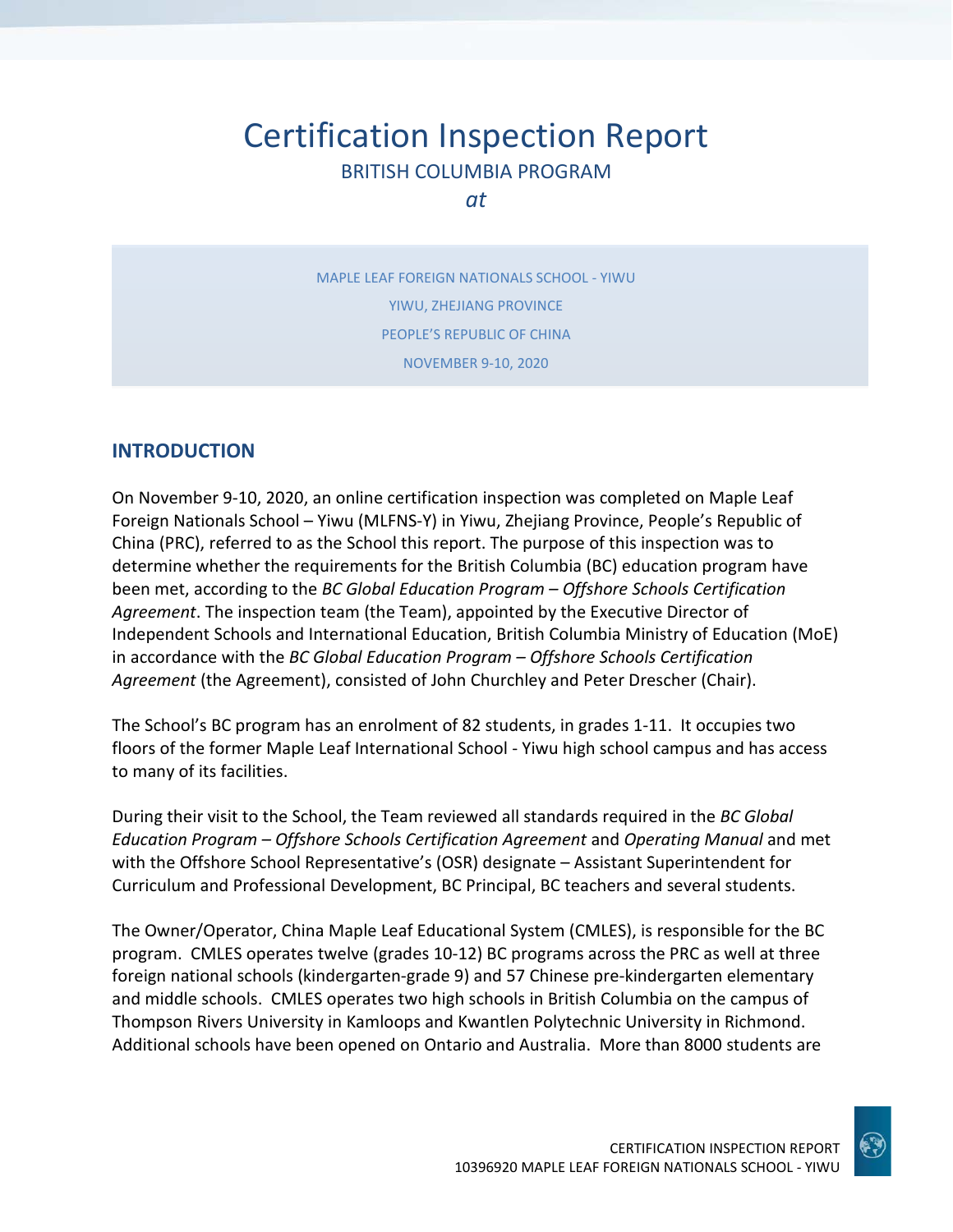enrolled in BC programs operated by CMLES.

The China Maple Leaf Education System's educational philosophy is based on the premise that every child has a strong desire to learn and to develop an understanding of their world. They seek to offer students a supportive educational community which blends the innovative and inquiry-based western educational model with the culturally rich and disciplined traditional Chinese educational model to enable students to meet the challenges of living and working in an internationally diverse society.

The MLFNS-Yiwu mission statement is as follows:

*To provide cognitive tools and ideas that promote self-learning and self-confidence. Teachers, students and their peers are guides in a learning journey toward mastery and finding themselves.*

The Schools vision is:

- *To achieve a comfortable and safe learning environment for all students*
- *For students to come into their learning with excitement and curiosity*
- *To create and environment that nurtures respect, choice and voice.*

The School has had its challenges finding its way back to some degree of normalcy as a result of the coronavirus pandemic. At the time of the inspection, two teachers out of a professional staff of ten were teaching virtually as they await the granting of appropriate visas to allow their return to China. The ELL support teacher was also teaching virtually. Of the 82 registered students, 47 students are learning virtually as their expat families also await the appropriate clearance to come to China.

The Team would like to thank Maple Leaf Foreign Nationals School - Yiwu for its cooperation and preparedness for the inspection visit.

| report.                                                                                                                                                                                                                                                                                                                                                                                                                                                                       |                                                 |                        | The School has satisfactorily addressed requirements contained in the previous inspection |
|-------------------------------------------------------------------------------------------------------------------------------------------------------------------------------------------------------------------------------------------------------------------------------------------------------------------------------------------------------------------------------------------------------------------------------------------------------------------------------|-------------------------------------------------|------------------------|-------------------------------------------------------------------------------------------|
| $\Box$ Requirement<br>Met                                                                                                                                                                                                                                                                                                                                                                                                                                                     | $\boxtimes$ Requirement<br><b>Partially Met</b> | Requirement<br>Not Met | Not<br>Applicable                                                                         |
| Comment:<br>There were three requirements cited in the previous inspection report. One of three<br>requirements was appropriately addressed. A second requirement referenced the need to<br>ensure that permanent student records are kept up to date. This requires additional<br>attention and is discussed in section 2.09 of this report. The third, requiring approval to<br>extend grade level offerings beyond grade 9, will be addressed in a new BC Offshore Schools |                                                 |                        |                                                                                           |

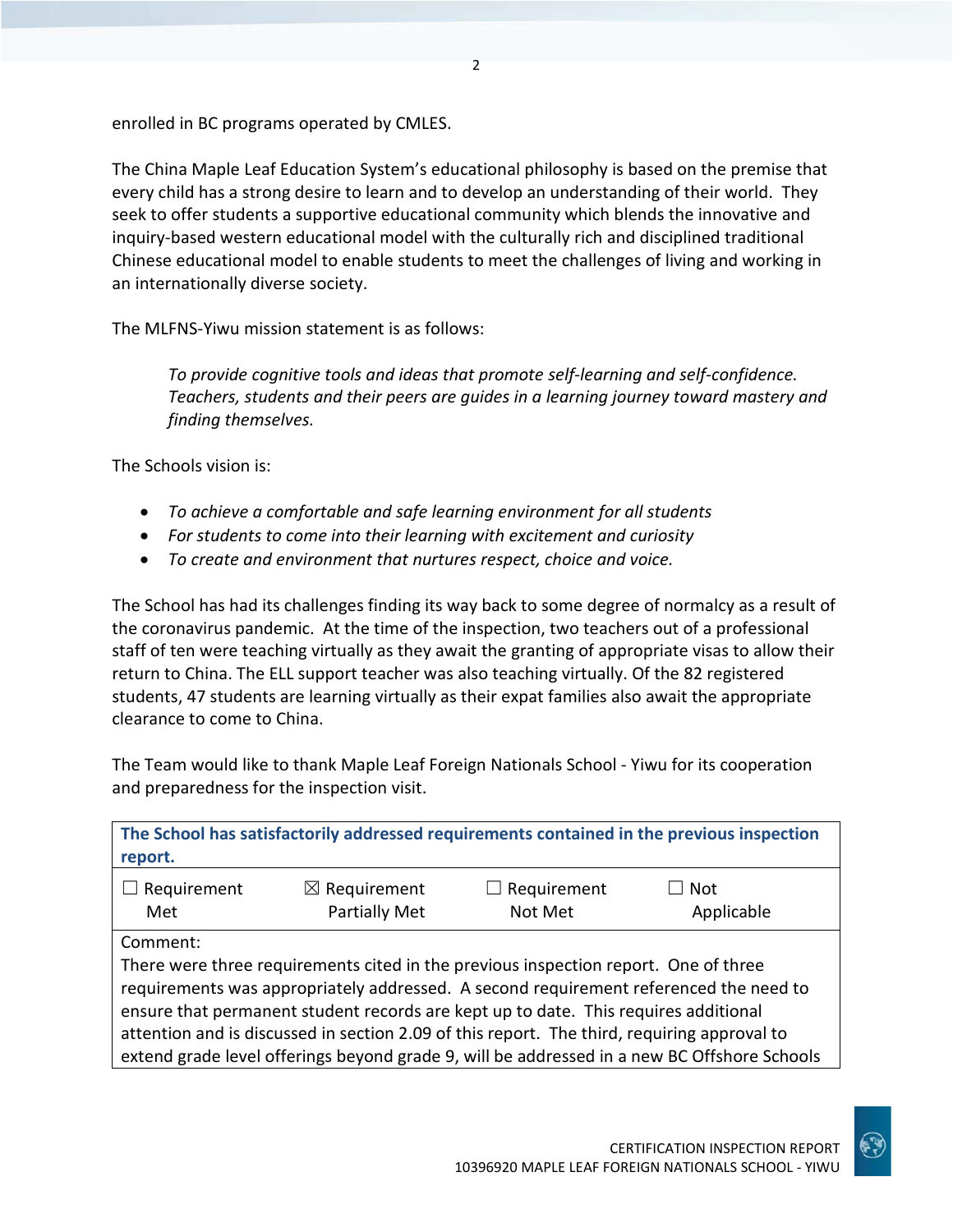Program Certification Agreement currently being discussed between Maple Leaf Education Systems and the BC Ministry of Education.

#### **BUSINESS PLAN 1.0**

**The Owner/Operator has submitted a business plan to the BC Ministry of Education, confirming the sustainability of the program.** ☒ Requirement Met ☐ Requirement Partially Met  $\Box$  Requirement Not Met

Comment:

The Team reviewed the business plan filed by the Owner/Operator and confirms that there is a sustainable plan to maintain a quality BC program.

Following several years of enrolment growth, the September 2020 enrolment fell by 50 students – largely the result of the pandemic and expat families not being able to return to China. Since school opening the enrolment has grown by 10 students and is anticipated to continue growing as more families return to Yiwu. Of the 82 students enrolled at the time of the inspection, 47 were learning virtually while awaiting their family's permission to return to China. The School is changing its grade configuration from grades 1-9 to 1-12, having added grade 10 last year, grade 11 this year and potentially grade 12 next year.

Students represent about 18 different nationalities and the typical length of stay for a student is estimated to be 2-3 years for grades 2 to 5 and 3 to 5 years for grades 6 and higher. Approximately 50% of the students would be considered English language learners based on BC's ELL standards.

The School staff has recently been engaged in a review of the School's vision mission and beliefs. The statements included in the introduction of this report are the result of this review thus far and should be considered a draft. The Team advises the School that, during the course of its review, consideration be given to 1) the implications of the School's current and future expansion to accommodate grades 10, 11 and 12 in addition to grades 1-9, 2) the demographic makeup and academic/social needs of its students and the community it serves, 3) continues to reflect the CMLES systemic educational philosophy and 4) is suitably aligned with the foundational premises of the BC curriculum.

The School has three stated goals for this school year:

• Curriculum: Continue to build planning skills, i.e. Subject Overviews, Unit Plans, and day plan, that model the BC curriculum effectively. Make the ELA structure in our school consistent throughout grade levels.

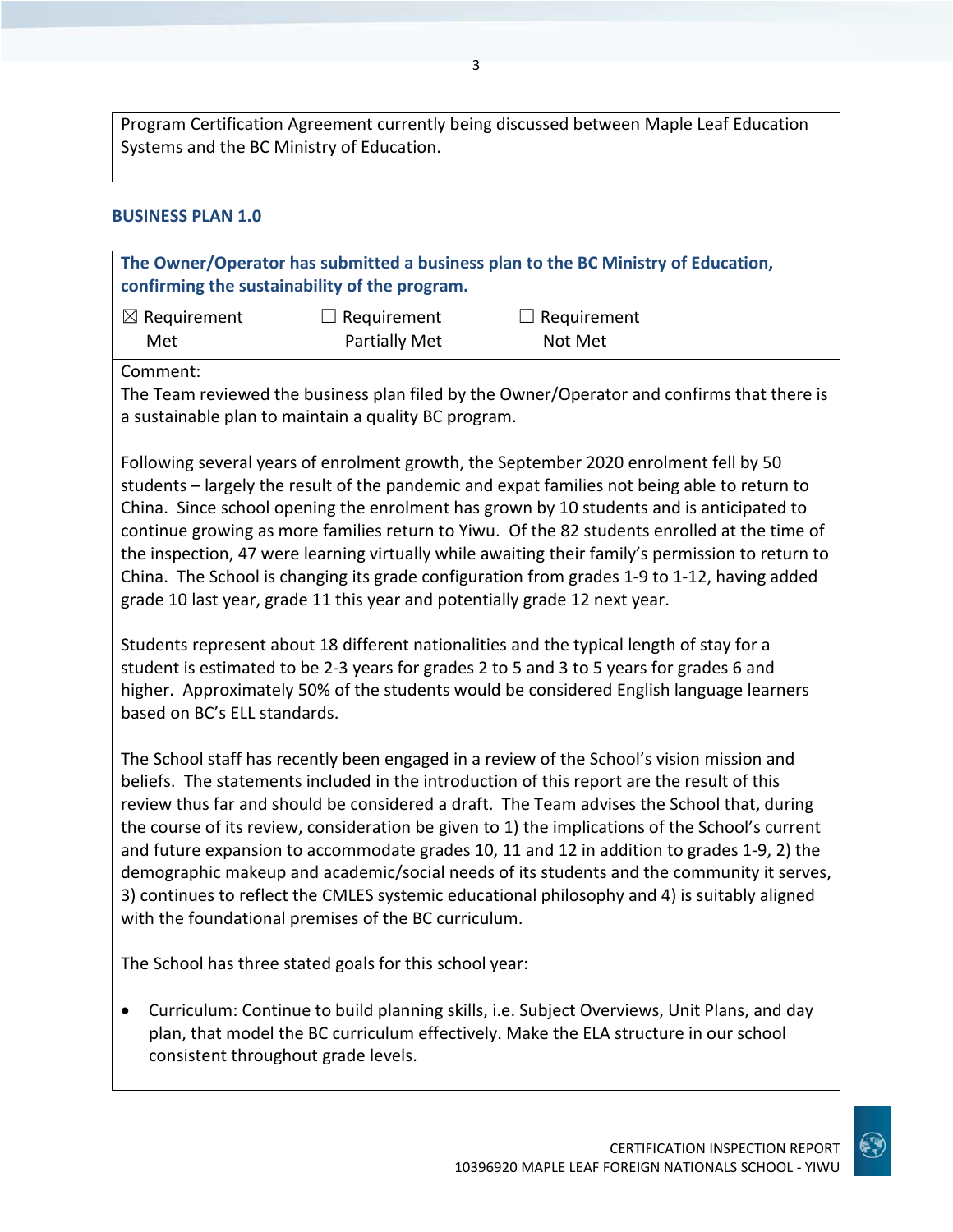- Data: Establish a variety of assessment strategies, including a standardized writing and reading assessment using Fountas & Pinnell, which will be used to level and track student language progress.
- Technology: Finish implementation of our automated library system that will better manage and improve accessibility of books, textbooks, learning resources, teaching resources, and e-resources. We will continue to build system FNS SharePoint using our current school SharePoint system as a model, which was built on OneDrive this year.

The Team notes that these differ from the goals identified in the parent/student handbook. The Team suggests that the School ensure that it is consistent when expressing its highest prorities for growth, change and improvement to ownership to staff the Ministry, CMLES, and its various stakeholders, and give consideration to having at least one of its goals focus on improving some aspect of student achievement, including the identification of key performance indicators and desired outcomes.

#### **INSPECTION CATALOGUE 2.0**

| 2.02 The Owner/Operator meets all requirements as set forth in the BC Global Education<br>Program Offshore Schools Certification Agreement (the Agreement).                                                                                                                                                                                                                                                                                                                                                                                                                             |                                     |                               |  |
|-----------------------------------------------------------------------------------------------------------------------------------------------------------------------------------------------------------------------------------------------------------------------------------------------------------------------------------------------------------------------------------------------------------------------------------------------------------------------------------------------------------------------------------------------------------------------------------------|-------------------------------------|-------------------------------|--|
| $\boxtimes$ Requirement<br>Met                                                                                                                                                                                                                                                                                                                                                                                                                                                                                                                                                          | Requirement<br>Partially Met        | $\Box$ Requirement<br>Not Met |  |
| Comment:<br>The Team confirmed that the Owner/Operator, Dr. Sherman Jen, founder and chairman of<br>China Maple Leaf Education Systems, meets all the requirements as set forth in the<br>certification agreement. CMLES is a publicly traded corporation which operates more than<br>50 Chinese preschools, elementary and middle schools, three foreign national schools<br>(English) and sixteen high schools (English) in China, Canada and Australia.<br>China Maple Leaf Educational Systems vision and direction is articulated in a detailed five-<br>year systems growth plan. |                                     |                               |  |
| 2.03 The Owner/Operator has written approval from the appropriate government entity to<br>operate the offshore school, as outlined in section 5.03 of the Agreement.                                                                                                                                                                                                                                                                                                                                                                                                                    |                                     |                               |  |
| $\boxtimes$ Requirement<br>Met                                                                                                                                                                                                                                                                                                                                                                                                                                                                                                                                                          | $\Box$ Requirement<br>Partially Met | Requirement<br>Not Met        |  |
| Comment:<br>MLFNS-Yiwu has written approval from the Zhejiang Province Education Department dated<br>July 2, 2019. The approval has an expiry date of July 2, 2023.                                                                                                                                                                                                                                                                                                                                                                                                                     |                                     |                               |  |

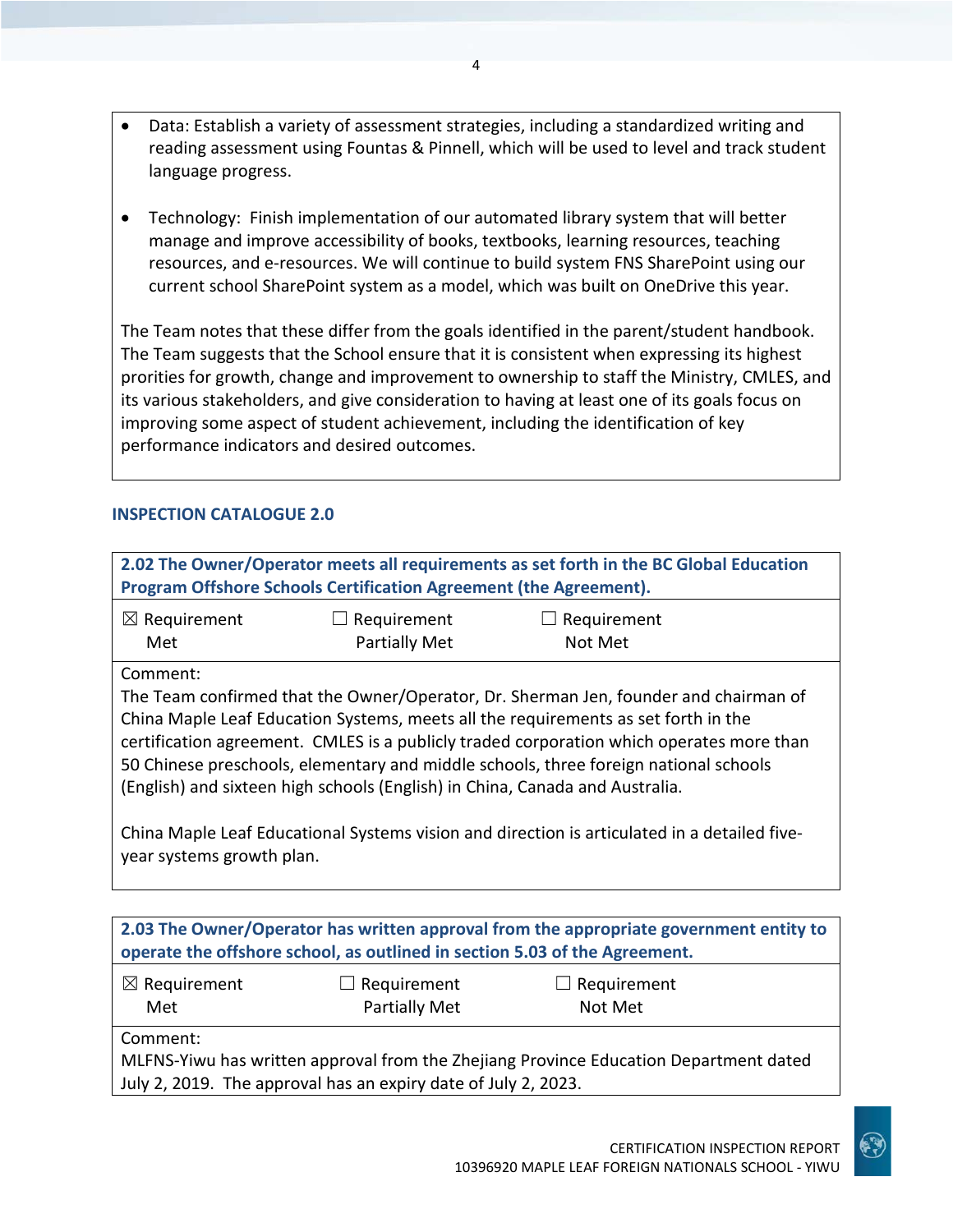|                                |                                                                 | 2.04-2.05 The School meets local building, safety and cafeteria codes and regulations. The |  |
|--------------------------------|-----------------------------------------------------------------|--------------------------------------------------------------------------------------------|--|
|                                | facilities are deemed to be suitable to support the BC program. |                                                                                            |  |
| $\boxtimes$ Requirement<br>Met | $\Box$ Requirement<br><b>Partially Met</b>                      | $\Box$ Requirement<br>Not Met                                                              |  |
| Comment:                       |                                                                 | MI FNS-Yiwu is housed on two floors of the former MI IS-Yiwu high school campus. The       |  |

MLFNS-Yiwu is housed on two floors of the former MLIS-Yiwu high school campus. The School has access to a computer lab, art room, library, gymnasium, cafeteria, auditorium and outdoor facilities and has significant room to accommodate growth in the years to come.

The Team reviewed local building, safety and cafeteria codes and permits. The Team confirms that local requirements are being met.

The Team verified that emergency drills are conducted as required. The School has welldetailed policies to respond to emergency situations. CMLES has provided a system-wide policy that supports students and teachers in the event of temporary or permanent closure to any one of the system's BC programs. The Team confirms that additional plans were reviewed by the CMLES superintendent on behalf of the Offshore School Representative for accuracy and functionality.

Health and safety protocols have been implemented due to the COVID-19 pandemic and have been incorporated into the School's emergency plans.

**2.06 Offshore School Representative (OSR) - The Owner/Operator must appoint an individual to act as offshore school representative. This individual must be confirmed by the province and must meet all of the requirements set out in section 14 of the Agreement.**

| $\boxtimes$ Requirement | $\Box$ Requirement | $\Box$ Requirement |
|-------------------------|--------------------|--------------------|
| Met                     | Partially Met      | Not Met            |

Comment:

The Offshore School Representative (OSR) is an experienced education administrator with more than 20 years of experience as teacher and principal in public and independent schools in British Columbia and almost 10 years' experience as independent school inspector. He has acted as OSR for Maple Leaf for many years.

The Team notes that due to the size of the CMLES organization and its multiple school campuses, many OSR duties such as teacher recruitment and regular contact with schools have been delegated to other individuals (superintendent and assistant superintendent) or departments (Human Resources) to carry out.

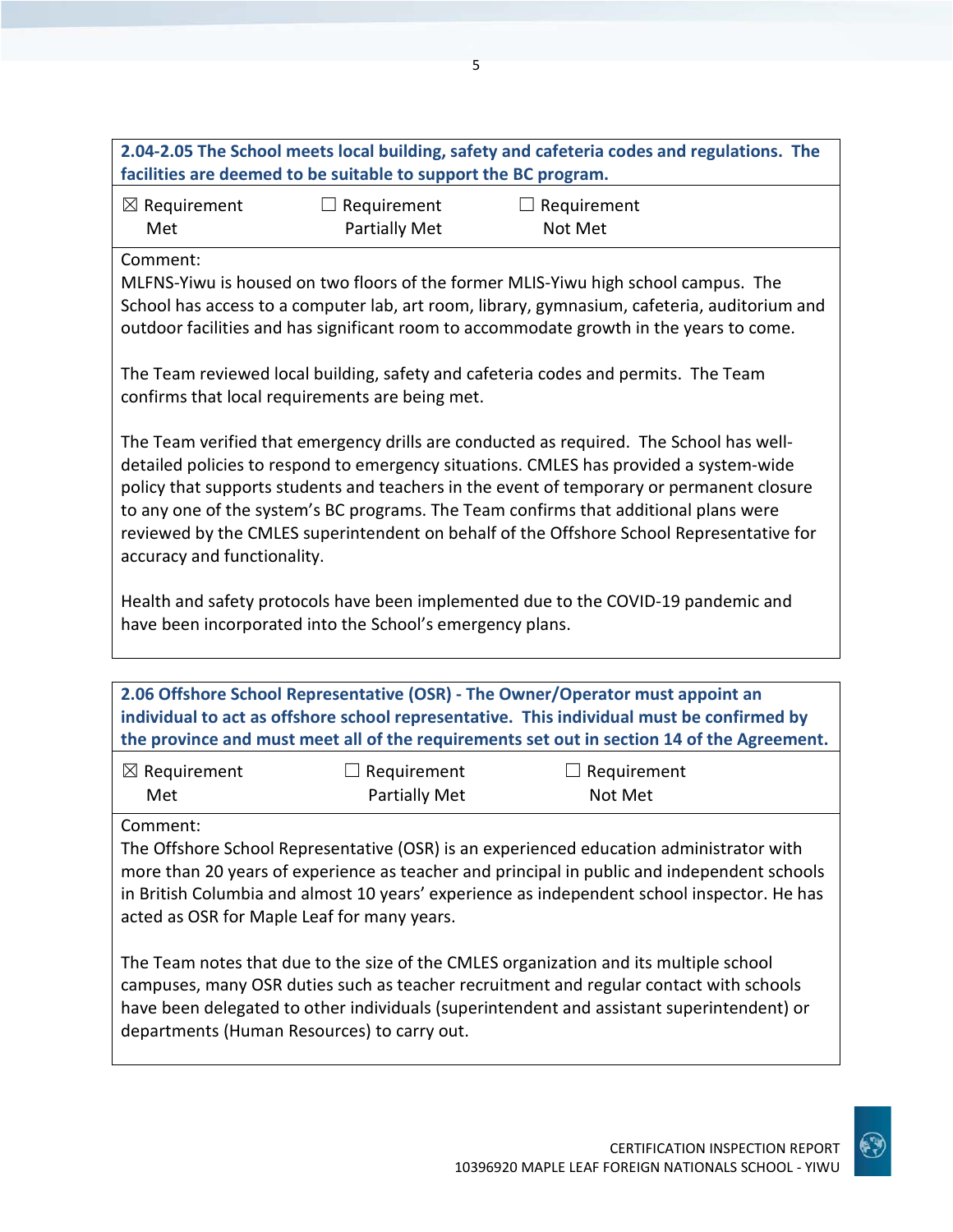The Team is aware that the OSR acts as the Superintendent for ML Global Educational Systems as well as serving on the CMLES Board of Directors as Executive Director. The Team notes that CMLES and the BC Ministry of Education have come to an agreement around potential conflicts of interest that may emerge from the OSR's dual role within the CMLES organization.

The OSR is supported by a Dalian, China-based BC program superintendent and assistant superintendent, both of whom have extensive experience as educators and administrators in British Columbia. The assistant superintendent has regular and frequent communication with the Principal around leadership, curriculum and instructional matters and visits the School at least two times per year. In her leadership role as Assistant Superintendent of Curriculum and Professional Development she has created many opportunities for new and veteran teachers, most of whom had received their training outside of Canada, to become comfortable with the BC curriculum and to engage in continuous professional learning. She has also served an important mentoring role with the novice Principal at the School.

The assistant superintendent was present at the school during the visit and was most helpful to the Team.

#### Commendation:

The Assistant Superintendent of Curriculum and Professional Development is to be commended for her systemic leadership role in creating many opportunities for new and veteran teachers, most of whom had received their training outside of Canada, to become comfortable with the BC curriculum and to engage in continuous professional learning. She is also to be commended for serving an important mentoring role with the novice Principal at the School.

| 2.07 The Principal meets the requirements as outlined in section 2.07 of the inspection<br>catalogue for offshore schools. |                      |                    |
|----------------------------------------------------------------------------------------------------------------------------|----------------------|--------------------|
| $\boxtimes$ Requirement                                                                                                    | $\Box$ Requirement   | $\Box$ Requirement |
| Met                                                                                                                        | <b>Partially Met</b> | Not Met            |

#### Comment:

This is the Principal's first year at MLFNS-Yiwu and his first year as a school Principal. He spent twelve years at another Maple Leaf foreign nationals school as an intermediate and middle school teacher. He served as a head teacher for four of those years at one of the two campuses occupied by the school. He has an Education degree from the University of BC and a master's degree in Education from Lakehead University in Ontario. The Principal meets requirements as outlined in the inspection catalogue.

The Team reviewed the duties and responsibilities as outlined in section 2.06 of the inspection catalogue. The Principal attends to both the leadership imperatives and

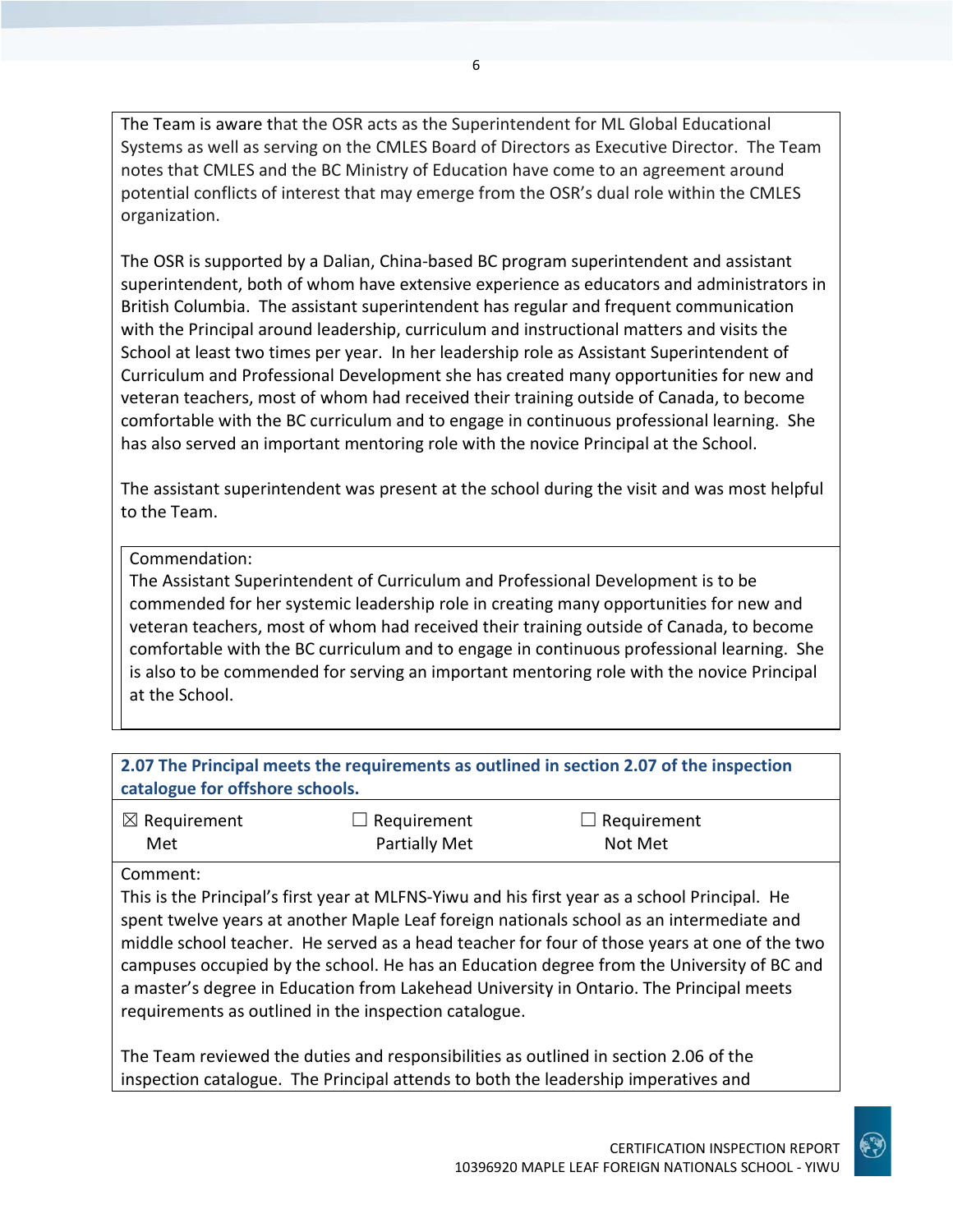management tasks of his role. School operational routines appear to be well defined and the Principal is nurturing a collaborative work culture among his staff. He values the important of relationship and trust building as a foundation for helping teachers grow and develop as professionals. He is the only professional on his staff who received teacher training in BC. He is very knowledgeable about current thinking around effective teaching, learning engagement and the professional growth of teachers, and he makes his own professional growth a priority.

The Principal is receiving mentoring, not only from the CMLES assistant superintendent but also from his more experienced colleagues at the Foreign Nationals Schools in Wuhan and Dalian.

#### Commendation:

The Principal is to be commended for the energy and enthusiasm he brings to his new position, his demonstrated willingness to be the "head learner" on his staff, and his approach to attending to leadership imperatives and management tasks which is based on a foundation of trust and positive working relationships.

| 2.08 The School meets the administrative support requirements as outlined in section 2.08 |
|-------------------------------------------------------------------------------------------|
| of the inspection catalogue for offshore schools.                                         |

| $\boxtimes$ Requirement | $\Box$ Requirement   | $\Box$ Requirement |
|-------------------------|----------------------|--------------------|
| Met                     | <b>Partially Met</b> | Not Met            |

#### Comment:

The Principal is assisted by a school based administrative support team including a school secretary, a foreign affairs secretary, and a half-time high school education coordinator. There has been some turnover in the position of school secretary in recent years. In addition, the School shares the services of the MLIS-Zhejiang based Admissions Office, Finance Department, IT, General Affairs Department and a medical clinic staffed by a nurse. The School is also supported by the Dalian-based Superintendent's office with administrative, financial and curricular development assistance.

The School's bandwidth exceeds the requirements outlined in Schedule "F" of the certification agreement. CMLES has made a substantial investment in the Canvas online learning platform and Microsoft Office 365 is used extensively. The bandwidth has been tested at times when there are a very large number of students live streaming at one time.

The School meets the administrative support requirements as outlined in section 2.08 of the inspection catalogue.

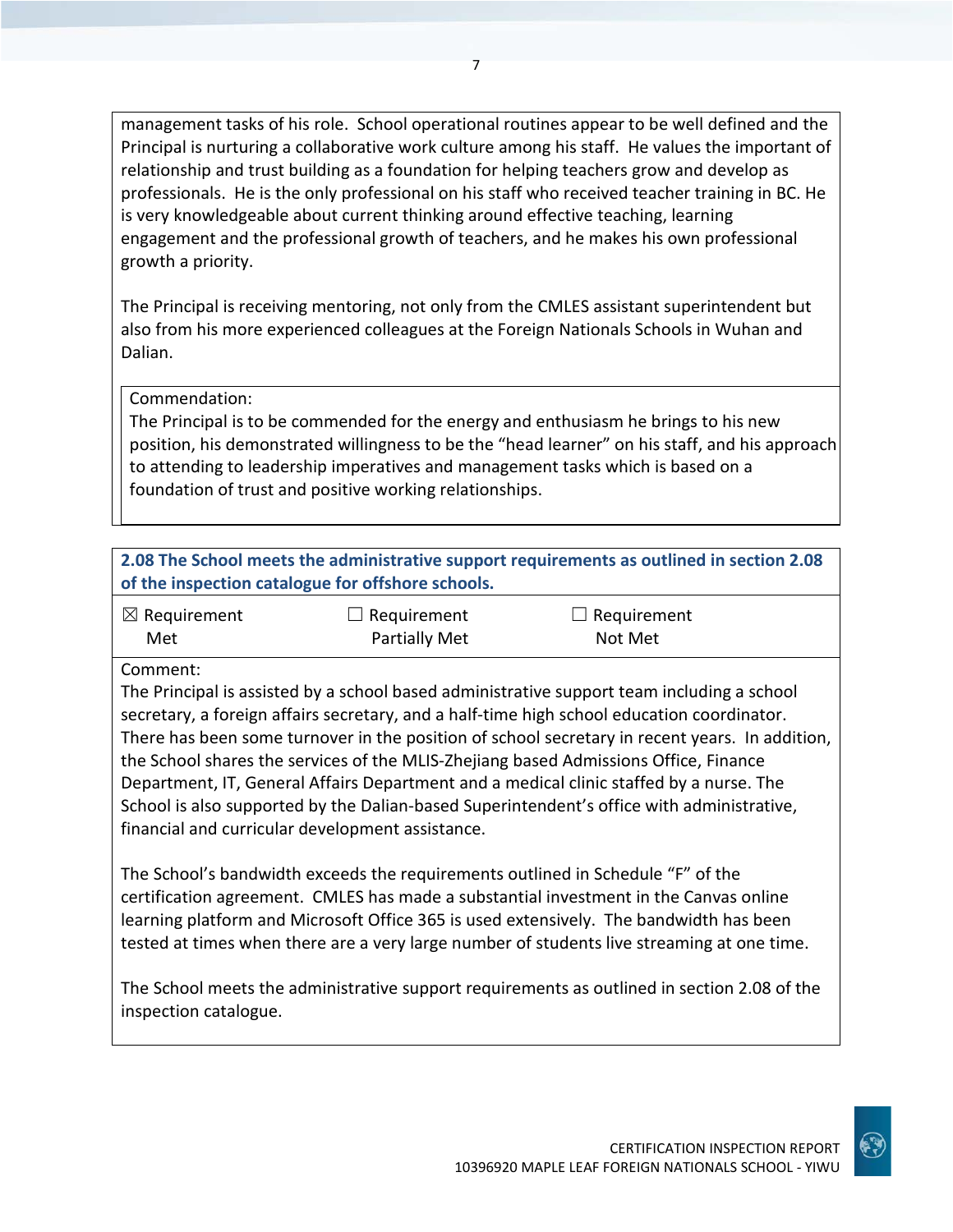#### **2.09 The School meets the Student Record requirements as outlined in section 2.09 of the Inspection Catalogue for offshore schools.**

| $\Box$ Requirement | $\boxtimes$ Requirement | $\Box$ Requirement |
|--------------------|-------------------------|--------------------|
| Met                | <b>Partially Met</b>    | Not Met            |

#### Comment:

The Team reviewed a sampling of twenty student files. Several files did not provide grades for required second language courses in Grades 5-8 (Mandarin) and several more did not provide an entry date for starting the BC program. There are indications that there has been an improvement in student recordkeeping since the previous inspection. That said, there are still required items that need to be attended to.

#### Requirement:

The School is required to ensure that all Permanent Student records (1704) are updated and that student files contain all of the required documents as outlined in section 2.09 of the inspection catalogue for offshore schools.

| 2.10-2.18 The School meets the teacher certification requirements as outlined in sections                                                                                                                                                                                                                                                                                                                                                                                                                                                                              |                                                             |             |  |
|------------------------------------------------------------------------------------------------------------------------------------------------------------------------------------------------------------------------------------------------------------------------------------------------------------------------------------------------------------------------------------------------------------------------------------------------------------------------------------------------------------------------------------------------------------------------|-------------------------------------------------------------|-------------|--|
|                                                                                                                                                                                                                                                                                                                                                                                                                                                                                                                                                                        | 2.10-2.18 of the inspection catalogue for offshore schools. |             |  |
| $\boxtimes$ Requirement                                                                                                                                                                                                                                                                                                                                                                                                                                                                                                                                                | Requirement                                                 | Requirement |  |
| Met                                                                                                                                                                                                                                                                                                                                                                                                                                                                                                                                                                    | <b>Partially Met</b>                                        | Not Met     |  |
| Comment:                                                                                                                                                                                                                                                                                                                                                                                                                                                                                                                                                               |                                                             |             |  |
| The Team confirms that three out of ten authorized persons under the Agreement possess<br>valid and current certification under the Ministry of Education. Three teachers are still<br>awaiting certification. One has been granted exemption until December 15, 2020 and two<br>have been granted exemption until February 17, 2021. Eight staff have appropriate work<br>visas and two are teaching remotely as they await approval to re-enter the country. The<br>entire staff are returnees from the previous year.                                               |                                                             |             |  |
| Mandarin is taught to all students in grades 1-11 by locally certified teachers who have valid<br>certification. Teaching assistants have criminal record checks. Staff files are appropriately<br>maintained and contain the required documents.                                                                                                                                                                                                                                                                                                                      |                                                             |             |  |
| Teaching staff are well supported in their professional growth through CMLES systemic<br>opportunities for staff development. The assistant superintendent, with the help of gifted<br>and talented teachers from the three foreign nationals schools work to ensure that new staff<br>are well oriented to the new curriculum. The principals of the three schools have been<br>collaboratively forming and growing teaching networks among their schools, providing for<br>sharing of ideas and resources, and contributing to each others' professional growth. The |                                                             |             |  |

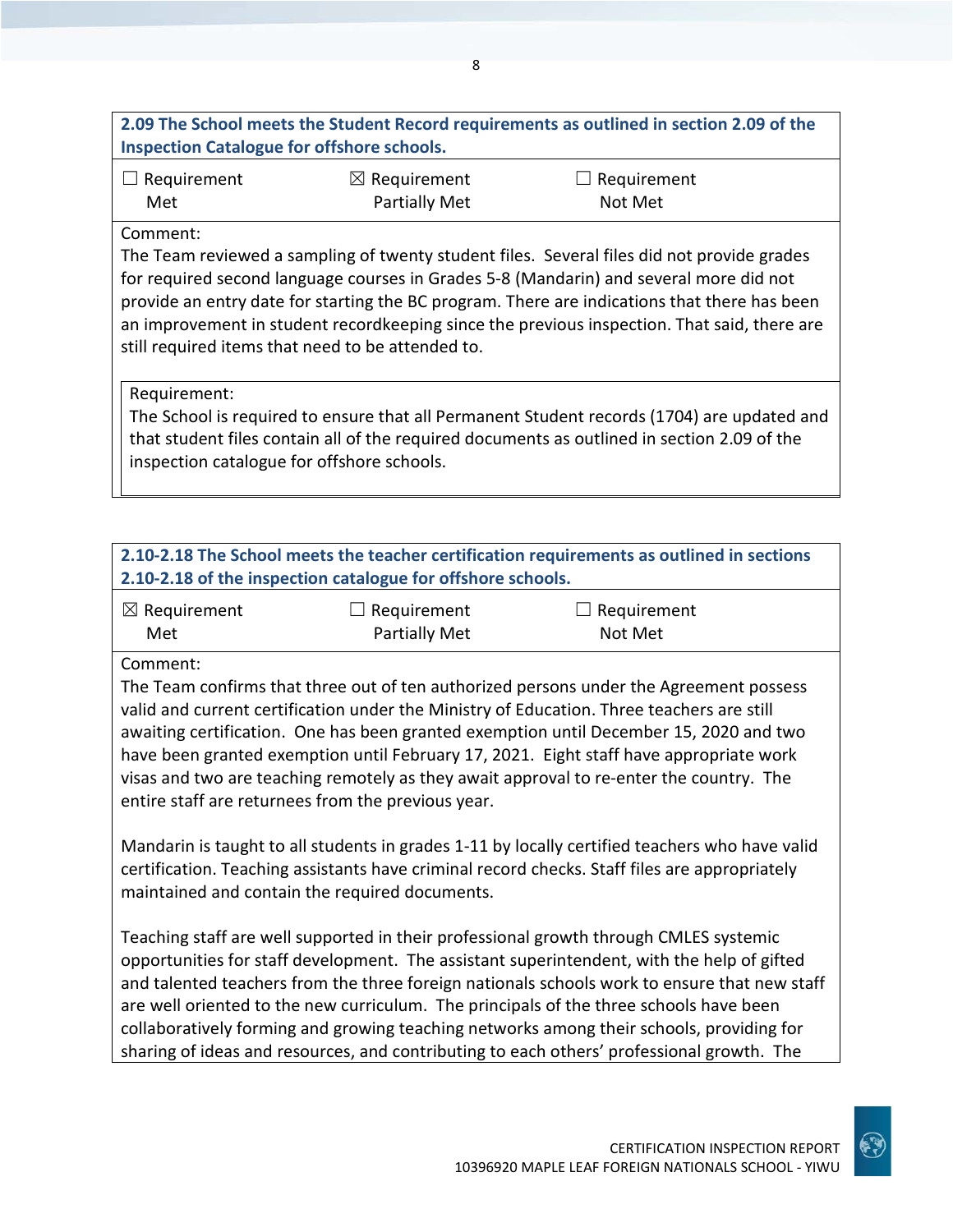Team encourages the three school principals to continue helping these professional connections to grow and flourish.

The teaching staff at the School are very collaborative and supportive of each other. Professional development and thoughtful conversations about teaching, learning and assessment occur both formally and informally.

#### Commendations:

The Team commends the dedication demonstrated by the teaching staff to help students achieve success, their commitment to grow as professionals and their creation of a mutually supportive professional work culture.

The Team commends the Principal for working with his colleagues at the foreign nationals schools in Wuhan and Dalian to form and grow teaching networks among their three schools, providing for sharing of ideas and resources, and contributing to their collective professional growth. The Team encourages the three school principals to continue helping these professional connections to grow and flourish.

| 2.19 of the inspection catalogue for offshore schools. |
|--------------------------------------------------------|

| $\boxtimes$ Requirement | $\Box$ Requirement | $\Box$ Requirement |
|-------------------------|--------------------|--------------------|
| Met                     | Partially Met      | Not Met            |

Comment:

The Team reviewed curriculum planning documents and interviewed teachers, providing evidence that the School has fully implemented the new curriculum for grades 1-11.

The School has a focus on core competencies, using the Six Cedars Program for grades 1-7, which also has connections to Indigenous Perspectives and Knowledge. This reflects the revised BC curriculum as well as Standard #9 of the revised Standards for BC Educators. There is evidence of Applied Design, Skills, and Technologies integration/modules and Indigenous Perspectives and Knowledge integration in some classes.

Other evidence of instructional practices that reflect the BC curriculum included the use of active learning strategies, especially during online and blended learning (some face-to-face, some online) due to the pandemic. Students have access to their teachers and learning resources despite the challenges of living in time zones that differ from the School and their teachers. Teachers continue to engage students in active learning, group work, projects, and differentiated learning no matter their location or that of their students.

Professional development activities and resources to support the ongoing work in curriculum implementation have been provided on regular professional development days and at staff

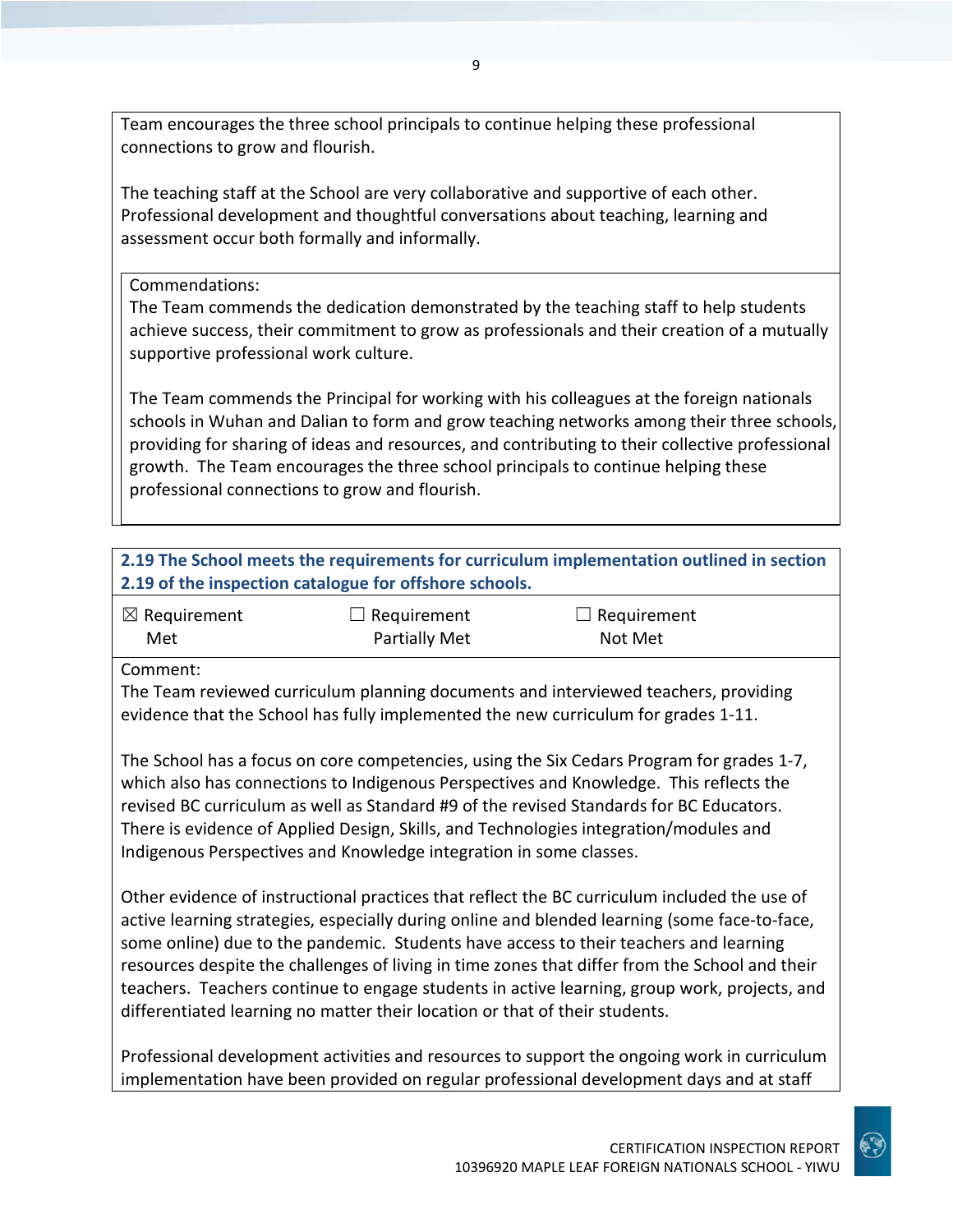meetings. Teachers across the three Maple Leaf foreign nationals schools are able to connect and collaborate in grade groups. In addition, there is evidence of informal ongoing professional development among the teachers and the Principal, including peer observations in classrooms.

Commendation:

Staff are commended for their professional growth mindset and the commitment demonstrated in their effective shift to online and blended learning while maintaining a student-centered and engaged approach to learning.

Staff are also to be commended for creating a collaborative and collegial working and learning environment that supports their professional growth in implementing the BC curriculum.

| 2.20 The School meets the requirements for English language assessment and acquisition |                    |                    |  |
|----------------------------------------------------------------------------------------|--------------------|--------------------|--|
| as outlined in section 2.20 of the inspection catalogue for offshore schools.          |                    |                    |  |
| $\boxtimes$ Requirement                                                                | $\Box$ Requirement | $\Box$ Requirement |  |

| Requirement   | $\Box$ Requirem |
|---------------|-----------------|
| Partially Met | Not Met         |

Comment:

The Team confirms that the School meets the requirements for English language assessment and acquisition. The Principal administers an English language assessment to all students who apply to enter the BC program and makes the final decision on admission.

Pull-out support for ELL is provided by an experienced ELL teacher and as one-on-one afterschool support. Currently this support is provided online.

As many students at the School are not from China, their English language learning background varies, and English may be their third or fourth language. Because of their multilingual backgrounds, students find English the most common language to use with each other and with teachers. This reinforces the use and practice of English in the School.

**2.21(a-e) The School meets the course credit requirements (equivalency, challenge, exemptions and BAA courses) as outlined in section 2.21 (a-e) of the inspection catalogue for offshore schools.**

| $\boxtimes$ Requirement | $\Box$ Requirement | $\Box$ Requirement |  |
|-------------------------|--------------------|--------------------|--|
| Met                     | Partially Met      | Not Met            |  |

Comment:

The School does not offer course challenges, equivalencies or BAA courses. All students take Mandarin language from a locally certified teacher. The students have a wide range of

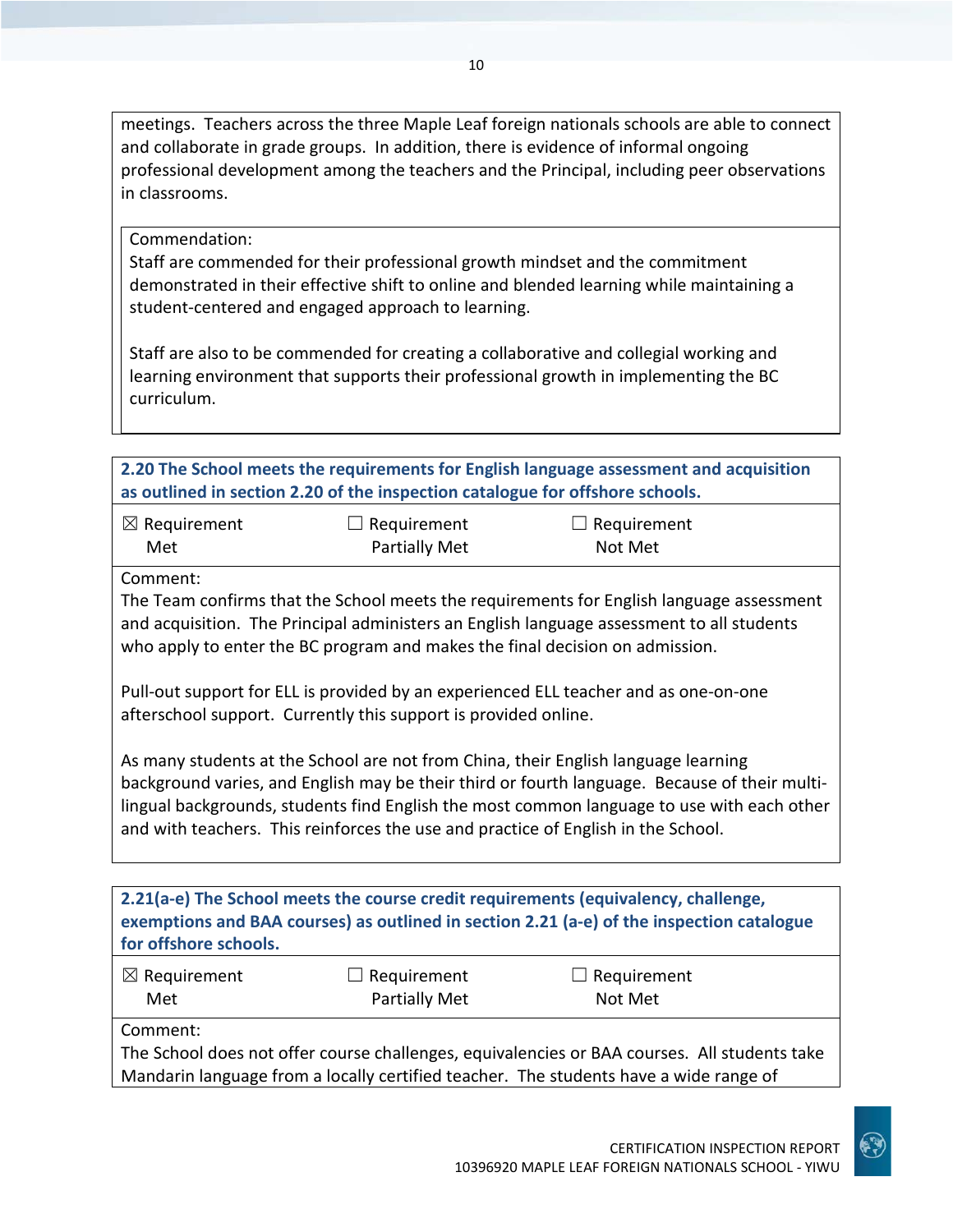abilities and experience in Mandarin, which will continue to expand as the School grows to include grade 12. Addressing this range may be limited by the current Ministry course offerings of Mandarin 10/11/12. CMLES may wish to consider seeking Ministry approval for the addition of a fourth level of Mandarin (perhaps as a locally developed BAA course) to challenge those students whose mastery of Mandarin 12 curricular competencies far exceeds expectations.

**2.21(f-g) The School meets the course overview/course planning requirements as outlined in Schedule B Part I, 2. (e) of the Agreement; namely, that all BC program courses offered in the School meet or exceed the ministry learning outcomes/learning standards identified in the educational program guides for each course.**

| $\boxtimes$ Requirement | $\Box$ Requirement   | $\Box$ Requirement |
|-------------------------|----------------------|--------------------|
| Met                     | <b>Partially Met</b> | Not Met            |

Comment:

The Team confirms that the School meets the requirements for overviews and course planning. Yearly overviews include the Learning Standards as well as essential questions, activities, assessment, and differentiation. The School has a goal to continue building planning skills and the development and use of these documents.

In G]grades 1-9, subject overviews have activities and assessments which are colour-coded to connect with the Core Competencies. Some subjects have references to Indigenous perspectives but there are no specific references to Applied Design, Skills, and Technologies Learning Standards. Teacher daily plans are customized by each teacher and reflect the blended learning situation created by the pandemic.

Secondary courses use the CMLES overview and lesson plan templates which include all aspects of the Learning Standards.

**2.22 The School meets the instructional time allotment requirements as outlined in section 4.5 of the inspection catalogue for offshore schools, including the requirements set out in sections 1.1 to 6, with the exception of s. 4(5)(b), 4 (6), 5 (8)(a) and (d) and s. 5.3 of Ministerial Order 41/91, the Educational Standards Order, enacted under the Independent School Act.**

| $\boxtimes$ Requirement | $\Box$ Requirement | $\Box$ Requirement |
|-------------------------|--------------------|--------------------|
| Met                     | Partially Met      | Not Met            |

Comment:

The Team confirms that the School meets the requirements for instructional time allotments for grades 1-9 and for grades 10-11.

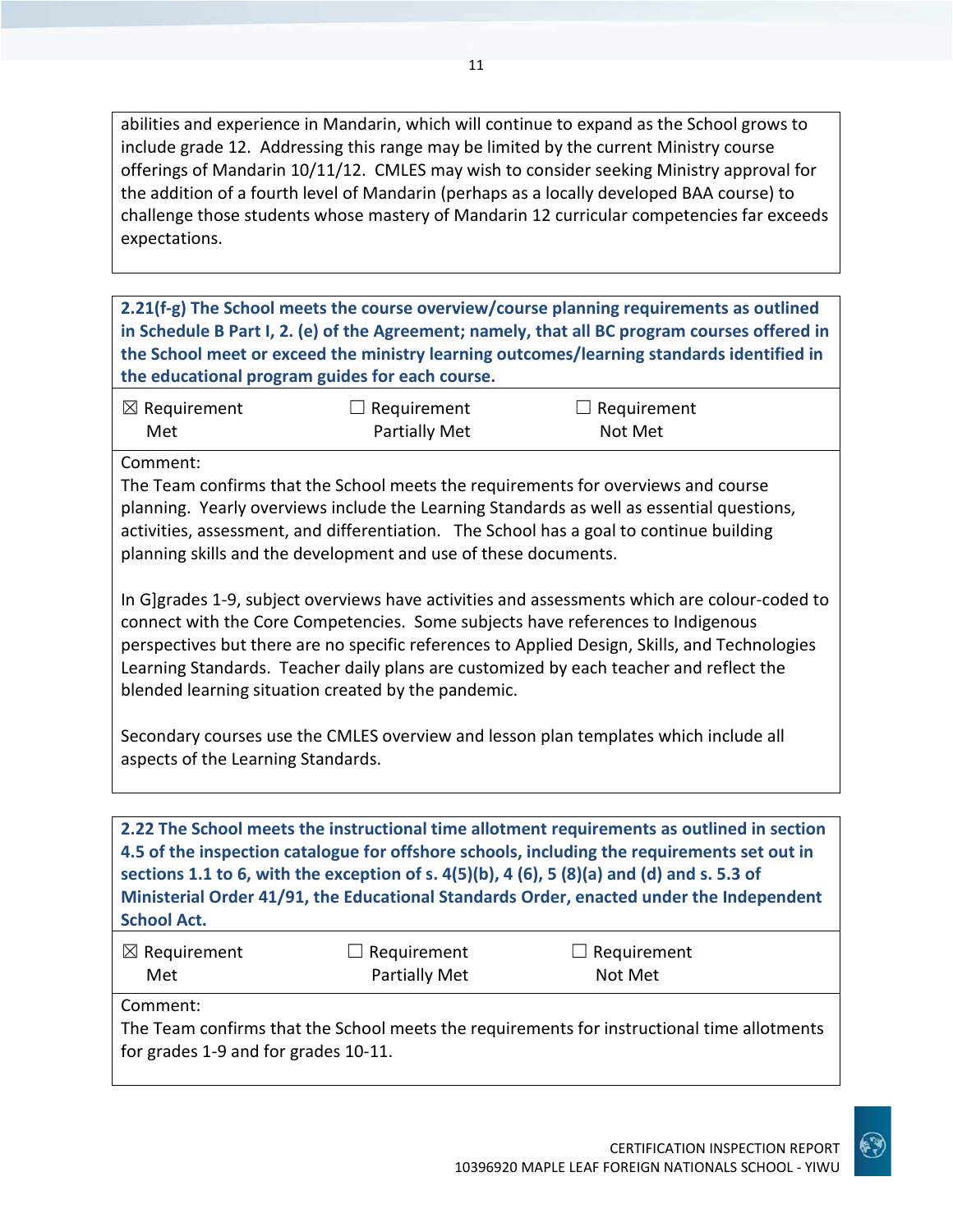|                                         |                                                                                     | 2.23 The School meets the assessment methods requirements as outlined in section 2.23 of                                                                                                   |
|-----------------------------------------|-------------------------------------------------------------------------------------|--------------------------------------------------------------------------------------------------------------------------------------------------------------------------------------------|
|                                         | the inspection catalogue for offshore schools.                                      |                                                                                                                                                                                            |
| $\boxtimes$ Requirement                 | $\Box$ Requirement                                                                  | $\Box$ Requirement                                                                                                                                                                         |
| Met                                     | <b>Partially Met</b>                                                                | Not Met                                                                                                                                                                                    |
| Comment:                                |                                                                                     |                                                                                                                                                                                            |
|                                         |                                                                                     | The Team confirms that the School meets the requirements for assessment methods.                                                                                                           |
| student language acquisition progress.  |                                                                                     | The School has a goal to introduce a variety of standardized assessment strategies including a<br>writing and reading assessment (Fountas & Pinnell) which will be used to level and track |
| 10-point and 100-point marking systems. |                                                                                     | Report cards use the BC Performance Scale for primary students. Mark books and summative<br>assessment samples from all grades show the use of checklists and rubrics as well as some      |
|                                         | and a variety of other formative assessment strategies to inform their instruction. | A variety of summative assessment strategies are used in classes with opportunities for<br>students to demonstrate their learning in a number of ways. Teachers use self-reflections       |
|                                         | Standards as reference tools for their assessment practices.                        | Teachers at the School have had professional development sessions on assessment and<br>shared marking to calibrate marking standards. Teachers also use the BC Performance                 |
| requirements.                           |                                                                                     | BC provincial assessments are invigilated and kept secure according to Ministry of Education                                                                                               |
|                                         |                                                                                     |                                                                                                                                                                                            |
|                                         | the inspection catalogue for offshore schools.                                      | 2.24 The School meets the learning resources requirements as outlined in section 2.24 of                                                                                                   |
| $\boxtimes$ Requirement                 | Requirement                                                                         | Requirement                                                                                                                                                                                |
| Met                                     | <b>Partially Met</b>                                                                | Not Met                                                                                                                                                                                    |
| Comment:<br>learning resource requests. |                                                                                     | The Team confirms that the School meets the requirements for learning resources and has an<br>adequate collection to support learning. The Principal signs off on the acquisition of all   |
|                                         |                                                                                     | The School has a library/commons room that is managed by a teacher-librarian. The<br>collection has been automated this year to allow for tracking and data collection about               |

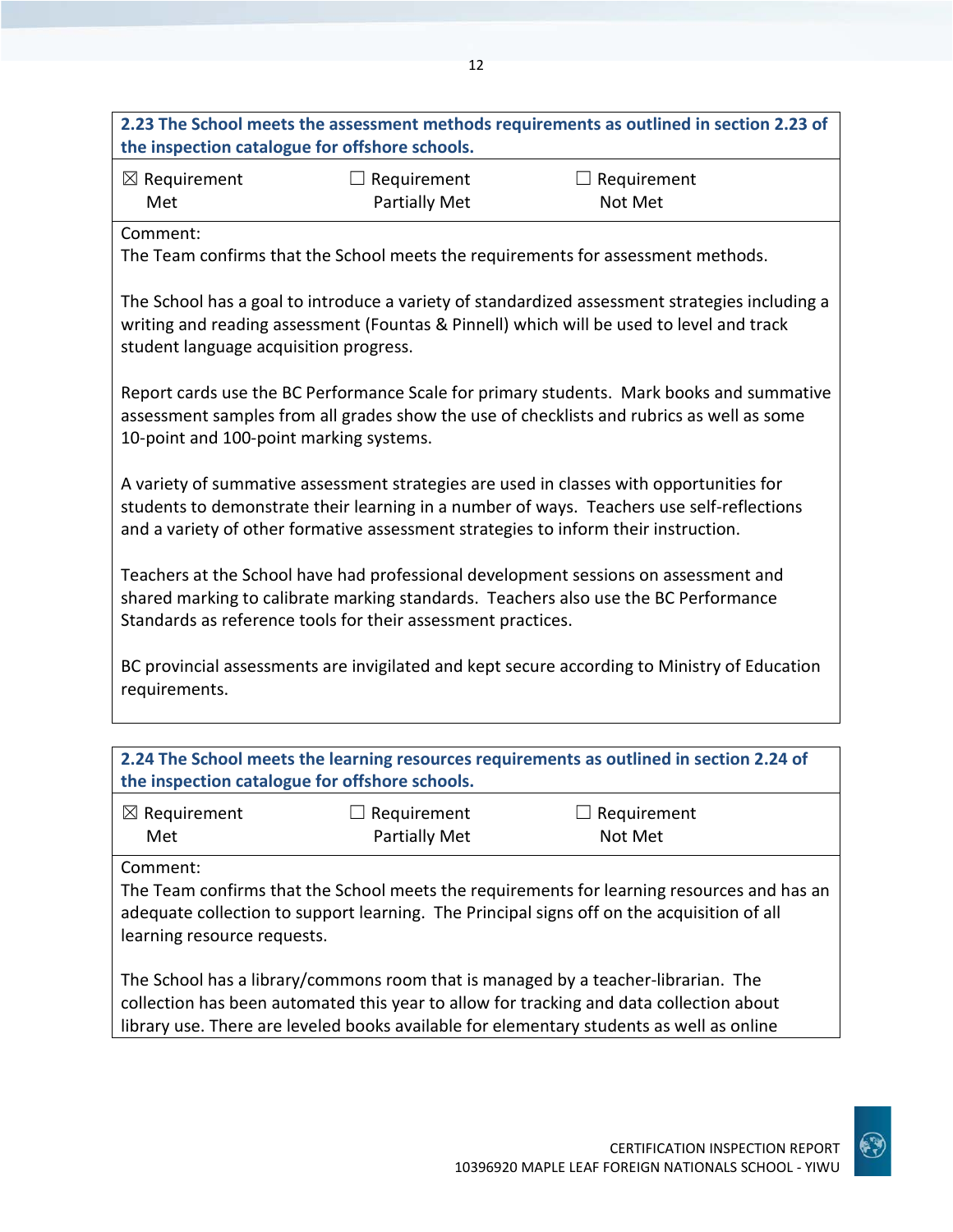resource databases and eBook collections. Students learning from home online are able to access books and other resources through these sources.

The School has a computer lab and Wi-Fi is available in each classroom. Laptops are provided to all grade 10 and 11 students and are supported in classrooms. Online and blended learning has been supported through the use of Canvas and Office 365 (including MS Teams). The School and CMLES have dedicated a great deal of effort in a short period of time to implement Office 365 and Canvas to support learners during the pandemic. Teachers have quickly learned to use these platforms effectively to support and engage with all of their students, regardless of their location while being cognizant of the technical and logistic limitations students may have at home. This has ensured continuity of learning and support for all students.

#### Commendation

The School is commended for the integration of technology into an online and blended learning environment ensuring that students have continuity and equity in their learning experiences in spite of the impacts caused by the pandemic.

|                         | of the inspection catalogue for offshore schools.                             | 2.25 The School meets the student progress report requirements as outlined in section 2.25 |
|-------------------------|-------------------------------------------------------------------------------|--------------------------------------------------------------------------------------------|
| $\boxtimes$ Requirement | Requirement                                                                   | Requirement                                                                                |
| Met                     | Partially Met                                                                 | Not Met                                                                                    |
| Comment:                |                                                                               |                                                                                            |
|                         |                                                                               | The Team confirms that the School meets all requirements for student progress reports. The |
|                         | parent-teacher interviews. Parents are also contacted individually as needed. | School has four report cards per year and two interim reports. There are also two sets of  |
|                         |                                                                               |                                                                                            |
|                         |                                                                               | 2.26 The School meets the parent/student handbook requirements as outlined in section      |
|                         | 2.26 of the inspection catalogue for offshore schools.                        |                                                                                            |
| $\boxtimes$ Requirement | Requirement                                                                   | Requirement                                                                                |
| Met                     | Partially Met                                                                 | Not Met                                                                                    |
| Comment:                |                                                                               |                                                                                            |

The Team verified that there is a detailed parent/student handbook that has been updated for the 2020/21 school year. The Team verified that the handbook contains required elements including policies related to appeals and dispute resolution, student assessment, student conduct and student supervision.

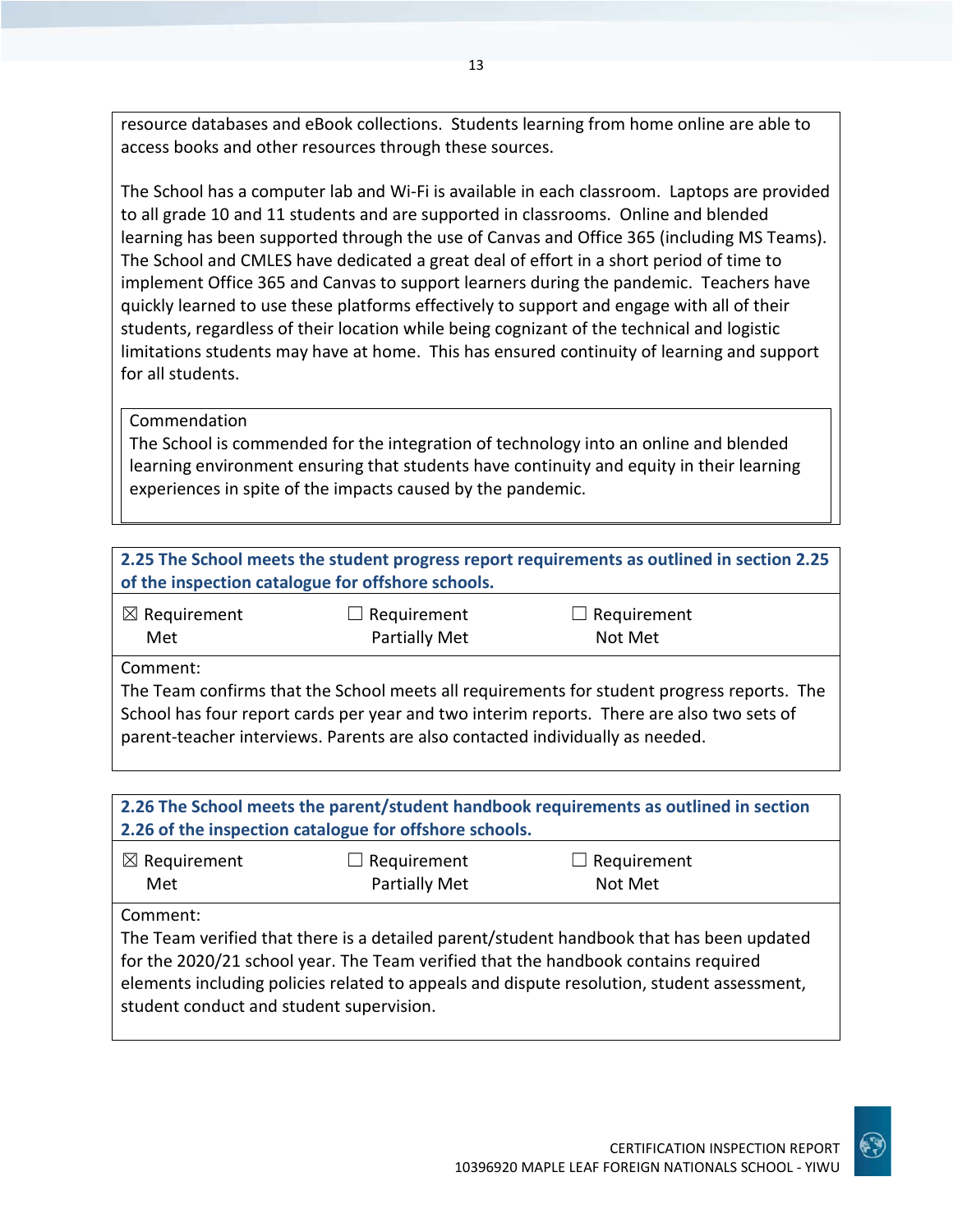| $\boxtimes$ Requirement<br>Met | $\Box$ Requirement<br><b>Partially Met</b>                                                                                                                                                                                                                                                                                                                                                                                                                                   | Requirement<br>Not Met |                               |
|--------------------------------|------------------------------------------------------------------------------------------------------------------------------------------------------------------------------------------------------------------------------------------------------------------------------------------------------------------------------------------------------------------------------------------------------------------------------------------------------------------------------|------------------------|-------------------------------|
| Comment:                       |                                                                                                                                                                                                                                                                                                                                                                                                                                                                              |                        |                               |
|                                | The staff handbook is a standard issue document provided by CMLES for all of its schools. It<br>has been updated for the 2020/21 school year. It meets requirements.                                                                                                                                                                                                                                                                                                         |                        |                               |
|                                | The Team notes that the three foreign nationals school principals are working on a staff                                                                                                                                                                                                                                                                                                                                                                                     |                        |                               |
| reflected in handbook.         | handbook that is more reflective of their operation as K-9 foreign nationals schools. This is in<br>response to the issue around the current staff handbook appearing to have a policy<br>orientation toward the grade 10/11/12 high school program with little or no reference to K-9<br>foreign nationals' schools. Operationally, admission requirements for foreign nationals'<br>schools appear to be different than those for high school and this does not seem to be |                        |                               |
|                                | 2.28 The School meets the distributed learning requirements as outlined in section 18 of                                                                                                                                                                                                                                                                                                                                                                                     |                        |                               |
|                                | the Agreement and section 2.28 of the inspection catalogue for offshore schools.                                                                                                                                                                                                                                                                                                                                                                                             |                        |                               |
| $\Box$ Requirement             | Requirement<br>Partially Met                                                                                                                                                                                                                                                                                                                                                                                                                                                 | Requirement<br>Not Met | $\boxtimes$ Not<br>Applicable |

14

## **CONCLUSION**

## **Commendations**

#### **The Inspection Team wishes to recognize the Owner/Operator, Principal, staff and Offshore School Representative of Maple Leaf Foreign Nationals School - Yiwu for:**

- The systemic leadership role of the Assistant Superintendent of Curriculum and Professional Development in creating many opportunities for new and veteran teachers, most of whom had received their training outside of Canada, to become comfortable with the BC curriculum and to engage in continuous professional learning. She is also to be commended for serving an important mentoring role with the novice Principal at the School.
- The energy and enthusiasm that the Principal brings to his new position, his demonstrated willingness to be "head learner" on his staff, and his approach to attending to leadership